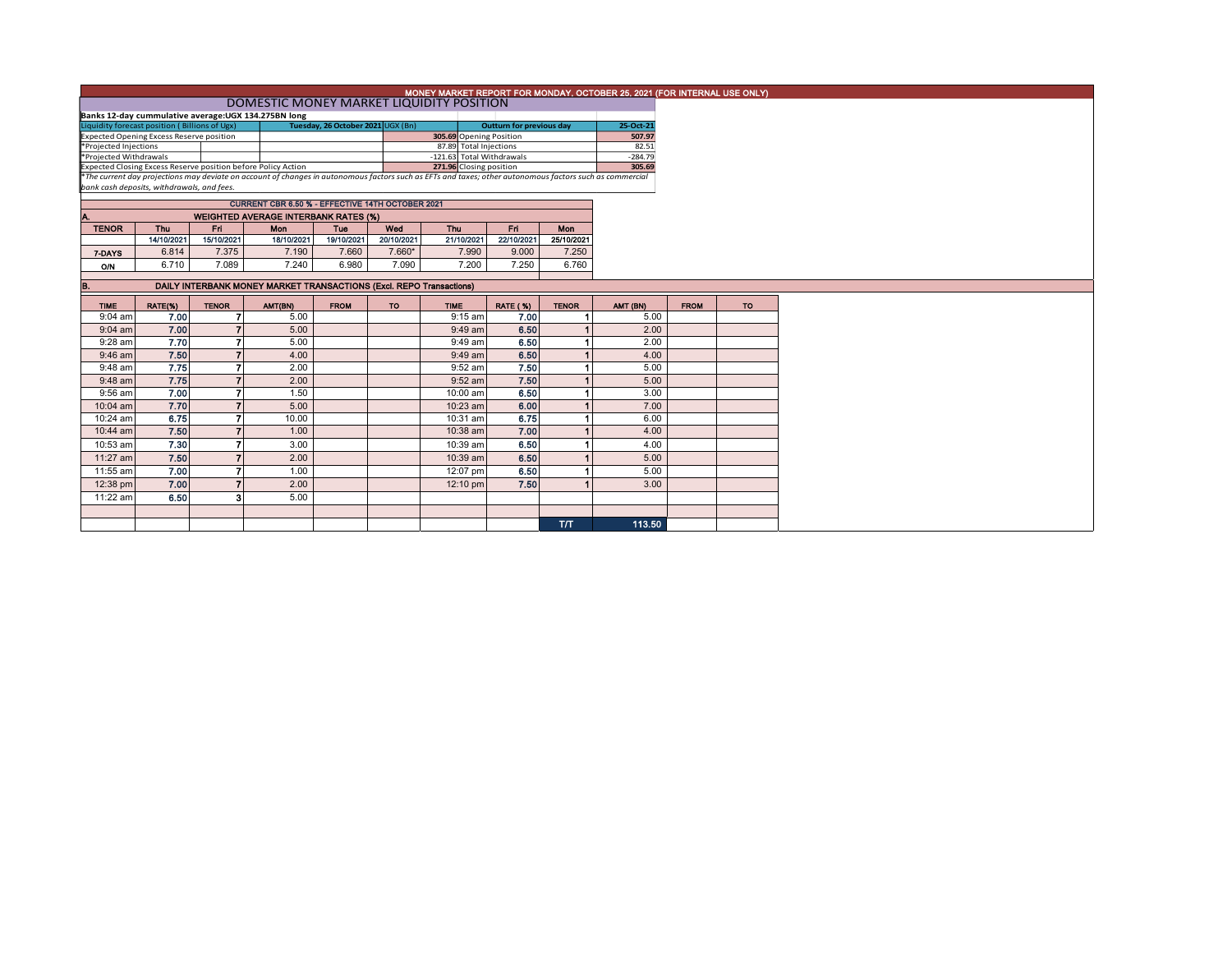| . . | <b>CBR AND THE 7- DAY WAR INTERBANK RATES</b> |
|-----|-----------------------------------------------|
|     |                                               |



| D.               |             |             | MONETARY POLICY OPERATIONS MATURITIES PROFILE: (28-OCT- 2021 TO 25-NOV- 2021) |             |             |              |
|------------------|-------------|-------------|-------------------------------------------------------------------------------|-------------|-------------|--------------|
| <b>DATE</b>      | <b>THUR</b> | <b>THUR</b> | <b>THUR</b>                                                                   | <b>THUR</b> | <b>THUR</b> | <b>TOTAL</b> |
|                  | 28-Oct-21   | 04-Nov-21   | 11-Nov-21                                                                     | 18-Nov-21   | 25-Nov-21   |              |
| <b>REPO</b>      | 230.12      |             |                                                                               |             |             | 230.12       |
| <b>REV REPO</b>  | ۰           | ۰           | ۰                                                                             | ۰           | ۰           |              |
| <b>DEPO AUCT</b> | ۰           | 525.01      | $\overline{\phantom{a}}$                                                      | 431.25      |             | 956.27       |
| <b>TOTALS</b>    | 230.12      | 525.01      | ٠                                                                             | 431.25      | ٠           | 1,186.39     |

Total O/S Deposit Auction balances held by BOU up to 30 December 2021: UGX 1,040 BN Total O/S Repo, Reverse Repo & Deposit Auction balances held by BOU: UGX 1,270 BN

|                 | (EI) STOCK OF TREASURY SECURITIES      |                                         |                                                                                      |                 | <b>E</b> ii) | <b>MONETARY POLICY MARKET OPERATIONS</b> |               |            |                                                |              |
|-----------------|----------------------------------------|-----------------------------------------|--------------------------------------------------------------------------------------|-----------------|--------------|------------------------------------------|---------------|------------|------------------------------------------------|--------------|
|                 |                                        | LAST TBIILS ISSUE DATE: 14-OCTOBER-2021 |                                                                                      |                 |              |                                          |               |            | (VERTICAL REPOS, REV-REPOS & DEPOSIT AUCTIONS) |              |
|                 | On-the-run O/S T-BILL STOCKs (Bns-UGX) |                                         | 6.024.64                                                                             | 26/10/2021      | OMO          | <b>ISSUE DATE</b>                        | <b>AMOUNT</b> | <b>WAR</b> | <b>RANGE</b>                                   | <b>TENOR</b> |
|                 | On-the-run O/S T-BONDSTOCKs(Bns-UGX)   |                                         | 21.427.35                                                                            | 26/10/2021 REPO |              | $13-Sep$ -                               | 386.00        | 6.500      |                                                |              |
|                 | TOTAL TBILL & TBOND STOCK- UGX         |                                         | 27,452.00                                                                            |                 | <b>REPO</b>  | $16-Sep$ -                               | 992.00        | 6.500      |                                                |              |
| O/S=Outstanding |                                        |                                         |                                                                                      |                 | <b>DAUT</b>  | 23-Sep -                                 | 30.83         | 6.985      |                                                | 28           |
| <b>MATURITY</b> | <b>TOTAL STOCK YTM (%)</b>             |                                         | <b>CHANGE IN</b>                                                                     |                 | <b>DAUT</b>  | 23-Sep-                                  | 372.00        | 7.003      |                                                | 56           |
|                 | <b>(BN UGX)</b>                        | <b>AT CUT OFF'</b>                      | YTM (+/-)                                                                            |                 | <b>DAUT</b>  | $23-Sep$ .                               | 19.67         | 7.348      |                                                | 84           |
| 91              | 110.10                                 | 6.729                                   | $-0.091$                                                                             |                 | <b>REPO</b>  | 23-Sep                                   | 549.00        | 6.500      |                                                |              |
| 182             | 413.05                                 | 8.332                                   | 0.232                                                                                |                 | <b>REPO</b>  | 28-Sep -                                 | 456.00        | 6.500      |                                                |              |
| 364             | 5,501.50                               | 10.000                                  | 0.451                                                                                |                 | <b>REPO</b>  | 29-Sep.                                  | 376.00        | 6.500      |                                                |              |
| 2YR             | 200.00                                 | 10.000                                  | $-1.500$                                                                             |                 | <b>REPO</b>  | $30-Sep$ .                               | 1,065.00      | 6.500      |                                                |              |
| 3YR             |                                        | 11.390                                  | $-1.410$                                                                             |                 | <b>REPO</b>  | $04$ -Oct                                | 94.00         | 6.500      |                                                |              |
| 5YR.            | 1,489.27                               | 13.000                                  | $-0.410$                                                                             |                 | <b>REPO</b>  | 07-Oct -                                 | 520.00        | 6.500      |                                                |              |
| 10YR            | 9,955.25                               | 13.500                                  | $-0.239$                                                                             |                 | <b>DAUT</b>  | $07-Cct$                                 | 9.95          | 6.985      |                                                | 28           |
| 15YR            | 8,222.91                               | 14.090                                  | $-0.310$                                                                             |                 | <b>DAUT</b>  | $07$ -Oct $-$                            | 0.99          | 7.003      |                                                | 56           |
| 20YR            | 1.559.93                               | 15.500                                  | $-0.450$                                                                             |                 | <b>DAUT</b>  | $07-Cct$                                 | 19.67         | 7.375      |                                                | 84           |
|                 |                                        |                                         | Cut OFF is the lowest price/highest yield that satisfies the auction awarded amount. |                 | <b>REPO</b>  | 08-Oct -                                 | 180.00        | 6.500      |                                                |              |
|                 |                                        |                                         |                                                                                      |                 | <b>REPO</b>  | $11$ -Oct $\cdot$                        | 80.00         | 6.500      |                                                |              |
|                 |                                        |                                         |                                                                                      |                 | <b>REPO</b>  | $12$ -Oct $-$                            | 168.00        | 6.500      |                                                |              |
|                 |                                        |                                         |                                                                                      |                 | <b>REPO</b>  | $13-Oct$                                 | 138.00        | 6.500      |                                                |              |
|                 |                                        |                                         |                                                                                      |                 | <b>REPO</b>  | $14$ -Oct                                | 228.00        | 6.500      |                                                |              |
|                 |                                        |                                         |                                                                                      |                 | <b>REPO</b>  | 25-Oct -                                 | 230.00        | 6.500      |                                                |              |
|                 |                                        |                                         |                                                                                      |                 |              | WAR-Weighted Average Rate                |               |            |                                                |              |